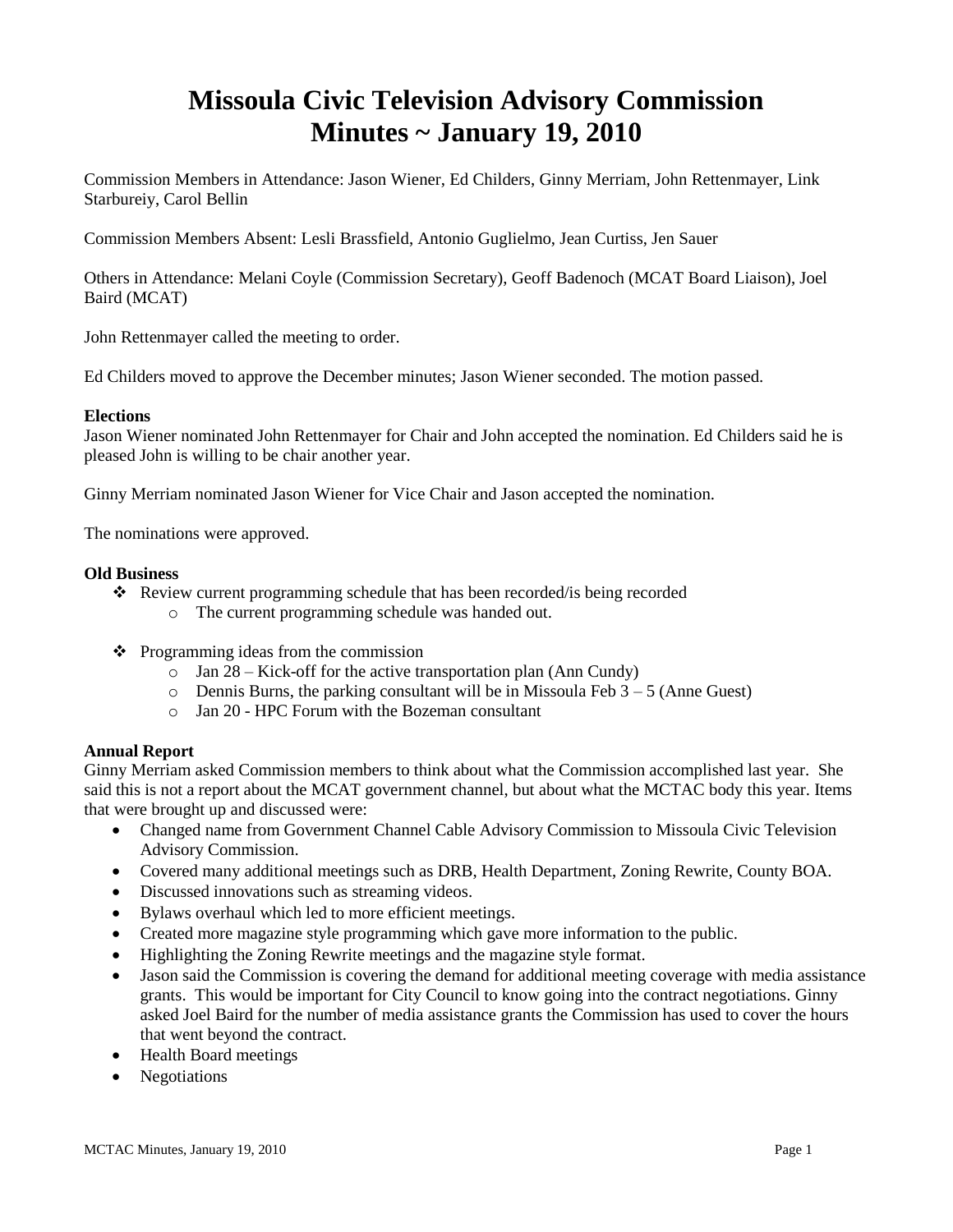Other discussions came from this topic.

 Geoff Badenoch said the Commission has talked about a recommendation to increase funding with the next contract in order to provide more programming. He asked if there is an evaluation planned. When expanding coverage, the Commission should determine if it is beneficial to the public and he asked how feedback could be received. Could there be a survey at the end of the program asking citizens to let the City know what they thought of the program.

Ed Childers said some care, but a lot of citizens don't. He would like to have a count of how many people watch which programs. He said having the information about how viewers can provide feedback available on the programs is important, so the Commission would have some feedback. It should be throughout the program, not just at the end.

- Ed Childers said there has been a large number of meetings added to the ongoing coverage, but asked if the Commission has looked at removing some meetings in order to meet the contracted hours. Ginny Merriam said she would like the Commission to review the programming every six months to see what the hours have gone for and make changes as necessary with a goal of preserving a balance between meeting coverage and magazine-style enterprise programming. Geoff Badenoch suggested doing it quarterly, and Carol Bellin suggested that annually would be often enough. She said the Commission may want to ask for more contract hours in the negotiations so that more meetings could be regularly covered. Ginny said all meetings should be brought forward and discussed but that our programming should reflect a balance between meetings and magazine-style programs. Meetings that MCTAC members decide don't fit with the mission of the government channel should be discussed and evaluated for another funding source, such as the media assistance grant.
- Jason Wiener asked if the Zoning Rewrite meetings were done magazine style or just taped. Ginny Merriam said there was a meeting with Roger and Laval to create context around the meetings. Jason suggested covering more meetings like this where the context is created around the actual event/meeting.

#### **Planning for negotiations**

Melani will send the current contract to the Commission.

This is a three year contract. Jason Wiener suggested Joel Baird meet with the Mayor and Brentt Ramharter, Finance Director to discuss the upcoming negotiations/contract.

Carol Bellin asked who does the actual negotiations and Joel said he attends an Administrative Leadership Team (ALT) meeting where Jim Nugent, City Attorney and he goes through the contract. It must then be approved by the Mayor and referred to City Council for approval.

Carol asked who the contract is with and Joel said it is between MCAT and the City, not Bresnan. The Bresnan contact is an eight year contract.

Ed Childers said the franchise produces funds and asked where the funds are specified and if it states anywhere about a franchise with Bresnan and Joel said no.

Thirty-five percent of all cable revenues go to the City, and then MCAT gets a percentage of that revenue. Every four months, subscribers pay a \$1.00 fee and the city gets 35 cents of that dollar. In the last franchise agreement, a fee of 25 cents per month per subscriber was added as cable related activity so MCAT could purchase some equipment.